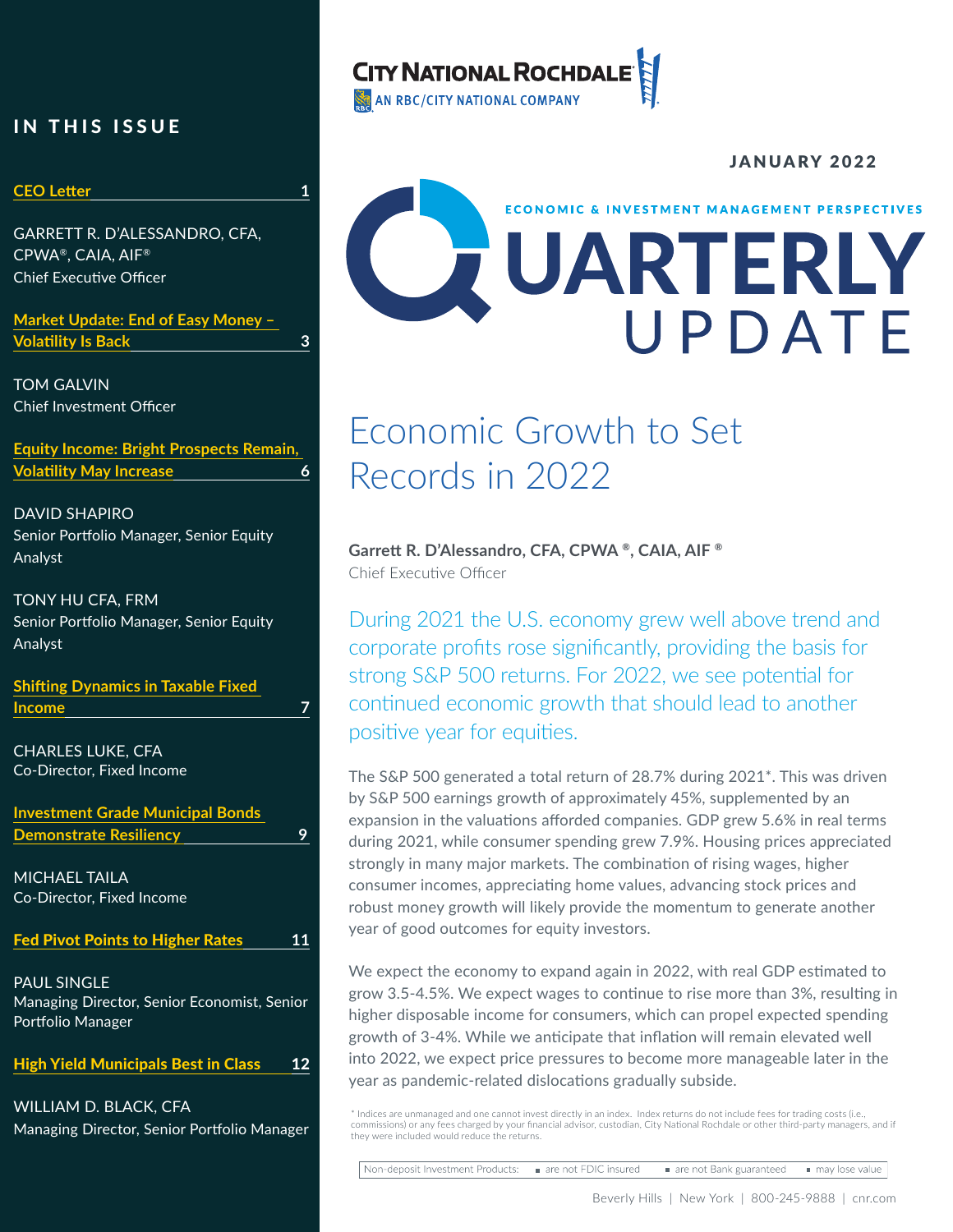The chart below shows a number of key economic indicators relative to their prior pre-pandemic levels, including corporate profits, consumer incomes, house values, stock market levels and employment. For all these measures, we expect continued new all-time highs to be reached in 2022. While there are some concerns, including ongoing COVID-19 threats, rising inflation and monetary policy decisions, we expect each of these risks to moderate and subside over time.

There were record levels of appreciation in 2021 across three categories – stock prices, house prices and commodity prices. When these three categories generate this type of annual return the following two to three years usually continue to drive stock market appreciation. In fact, when the stock market has a really good year, it has historically been followed by several additional positive years.



### Tracking the Recovery

Source: Johns Hopkins University School of Medicine.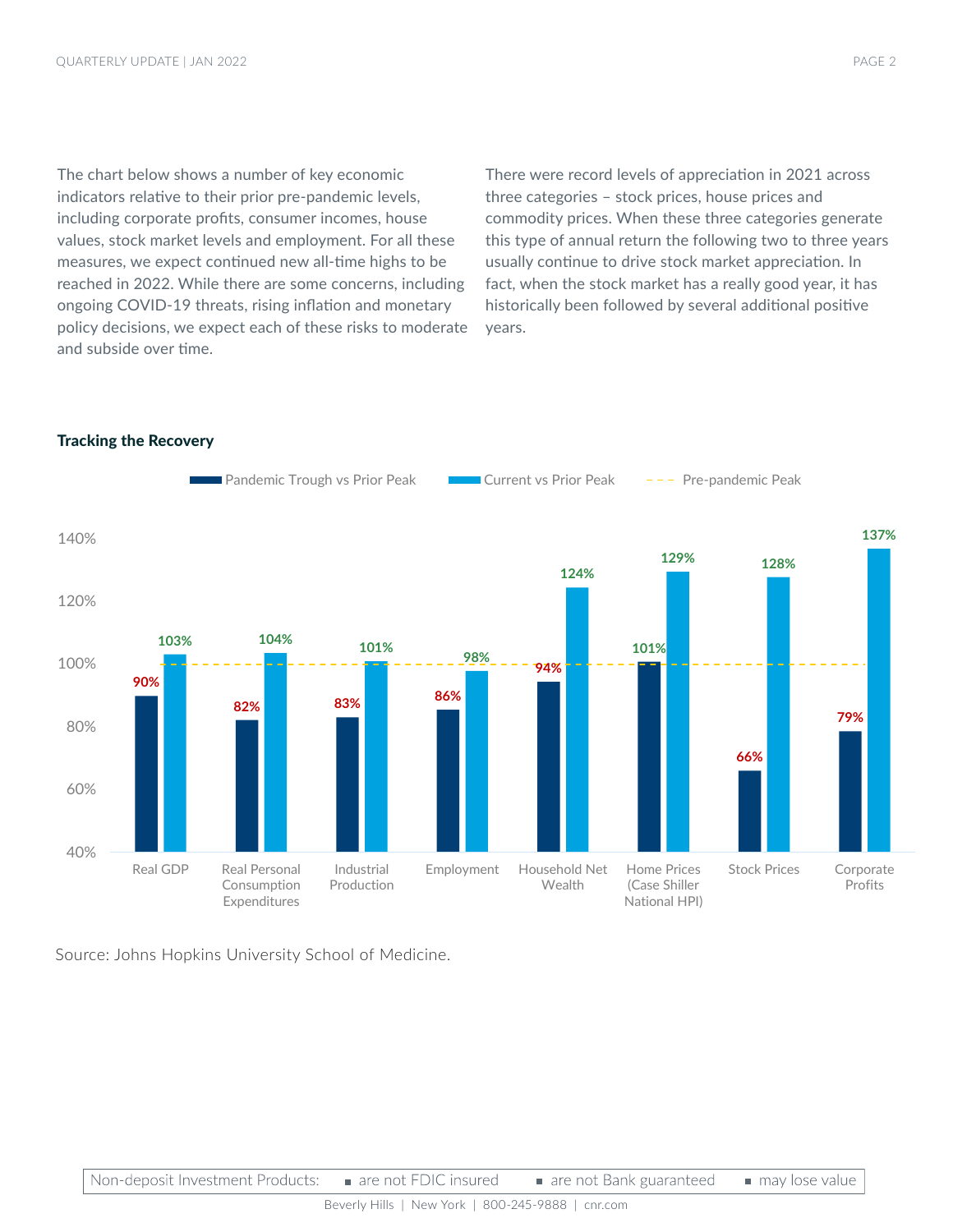### Market Update: End of Easy Money – Volatility Is Back

### **Tom Galvin**

Chief Investment Officer

For much of 2021, the overwhelming majority of economists, strategists and market pundits were not expecting any Fed rate hikes until 2023. By the fall, though, with pandemic-driven supply/ demand imbalances keeping pressure on inflation longer than originally forecasted, expectations for higher Fed Funds in 2022 started to increase. Still, when minutes from the December FOMC meeting were released in early January, the surprisingly hawkish tone, aka the Powell Pivot, caught many investors by surprise.

As incoming inflation and wage data continued to run hotter than expected, market expectations quickly pivoted to four rate hikes in 2022, while concerns the Fed was falling behind the curve, along with lack of clarity on the balance sheet runoff, exacerbated market fears. Rates across the yield curve rose, which in turn triggered one of the steepest sell-offs in equities since the pandemic in general, and speculative technology stocks in particular. And, with 80% of the global asset classes we track, including bonds and alternatives, starting the year in the red, the sell-off has not been limited to equities.

**So, what's behind the sell-off?** It has not been one thing, but rather the confluence of multiple events. The Powell Pivot, the end of easy money, rising U.S. and global interest rates, real yields increasing globally, geopolitical risks, profit taking after a great 2021, and continued concerns

over inflation and wages all have come together to produce a healthy dose of fear that's been amplified by panic selling, with anecdotal evidence that leveraged investors, algorithmic and short-term traders and hedge funds have been rushing for the exits. The "rotating correction" we've discussed for a few months, which started with EM Asia in the spring and was followed by U.S. Mid/Small cap stocks in the summer, spread in November to speculative tech stocks, which went from a corrective stage to a bloodbath quickly, before finally shifting to include quality and growth stocks in the NASDAQ and S&P 500, both of which ended 2021 near all-time highs and were ripe for a correction. No matter the exact cause, a real correction after the historic run since the market bottom is one we have long felt was overdue. Corrections are normal and often healthy events, helping to eliminate excesses that have built up after an extended period of optimism and setting a firmer foundation for future gains. As the chart below illustrates, stocks have experienced intra-year declines of 14% on average since 1980 with most years ending positive.



### Short-Term Volatility Is Normal

Source: FactSet as of January 2022. \*Intra-year declines are the largest declines within the calendar year.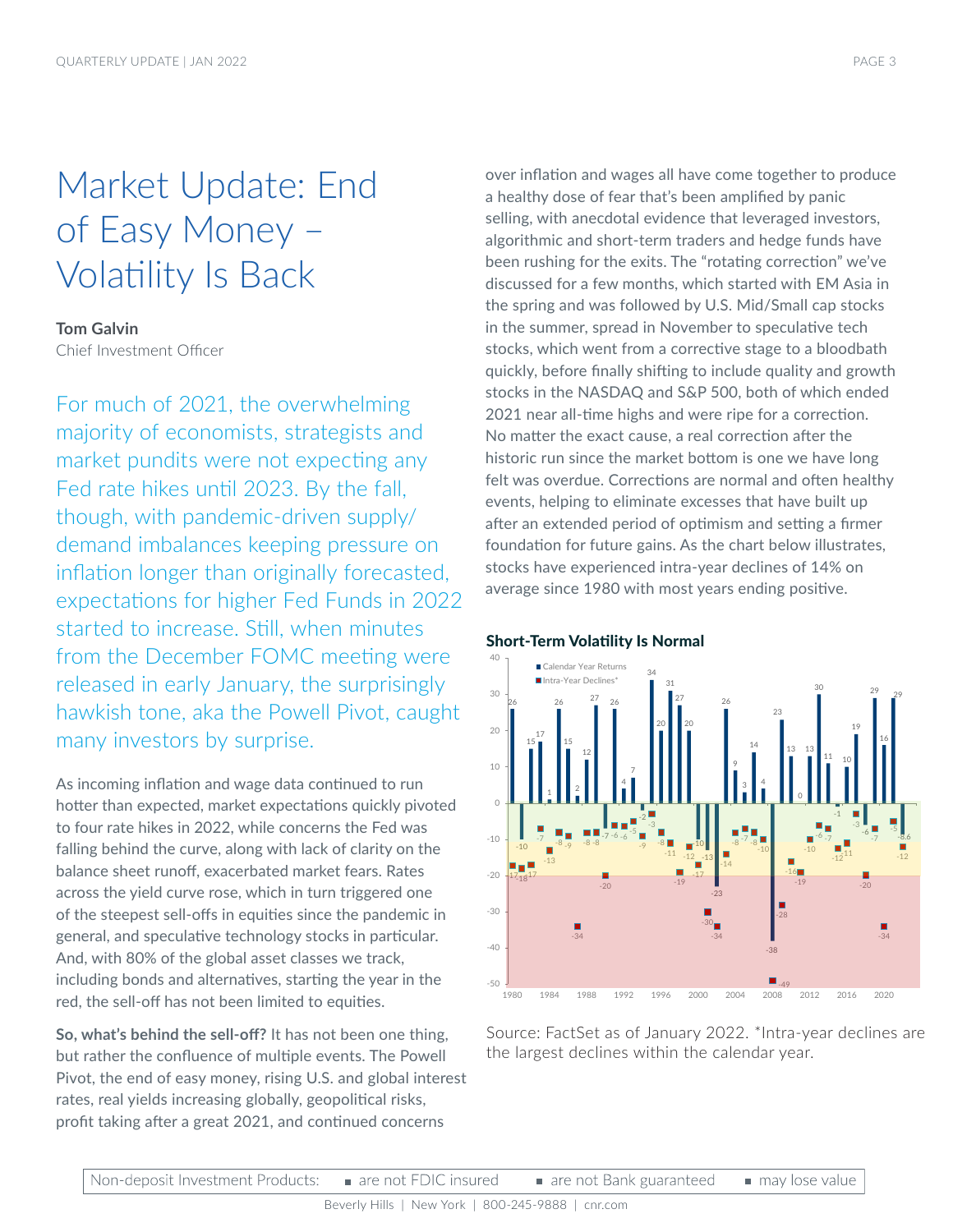**So, is it all the Fed's fault?** Yes and no. Were it not for the Fed, aggressive fiscal stimulus and best-case outcomes with COVID-19 vaccines, the multiyear economic growth outlook would not be as solid as we see it. Also, can we really blame the Fed for being off on the use of "transitory" in its messaging and being behind the curve on inflation? Not completely. The last pandemic was 100 years ago, and quantitative predictive models, as much as they have improved over the many years, can't really factor in supply/ demand distributions brought about by government lockdowns and other pandemic distortions, unprecedented fiscal stimulus, and behavioral shifts that have impacted working from home, including the Great Resignation and increased retirements. Indeed, the rise in inflation is not a U.S.-centric issue but a global phenomenon. While the release of the Fed minutes in January has been blamed for the market sell-off, as we see it the Fed deserves some credit. The "messaging channel" has simultaneously deflated excessive valuations in speculative stocks, real interest rates have increased, the yield curve has widened from 70 bps to 90 bps and five-year forward inflation expectations have declined from 2.3% to 2%.

### **What are the implications of the end of easy money?**

Although much depends on the continued impacts from COVID-19, direct and indirect, we expect that the pace of Fed hikes, along with a gradual runoff of its balance sheet, will not be enough to change our long-term outlook for multiyear expansion. Economic fundamentals remain very strong, and Fed policy, while tightening, will still be far from restrictive. Nevertheless, there are areas that should be positively and negatively impacted. On the positive side, consumers and corporations will see increased interest paid in money market funds and related accounts, asset-sensitive financial stocks will benefit from higher rates as well as likely increased loan demand, and quality companies with pricing power and low debt levels should perform well. Areas that can be expected to be negatively impacted include speculative stocks, consumers with high exposures to speculative investments, investors and companies that have used high leverage in producing above-average gains, and companies that lose money from current operations and were relying on the never-ending flow of easy money to fund growth initiatives.

**So, is it game over for stocks?** Absolutely not. Growing concerns regarding the Russian troop buildup on the Ukrainian border, as well as heightened tensions with China, have led us to recently increase the risk level on our geopolitical speedometer. Still, absent any exogenous shocks that might come to pass, the fundamental outlook for stocks remains solid. We continue to believe economic activity on a global basis will begin to recover as Omicron recedes and winter ends, and we continue to expect above-trend growth in 2022 unfolding as the economy transitions from policy-induced recovery to more self-sustaining expansion. Nominal GDP growth (real GDP plus inflation) this year is likely to be around 8%, which is supportive of a positive outlook for healthy corporate revenue increases and EPS growth of 7-17%. Meanwhile, delinquencies and defaults for consumers and corporations remain low. Supporting this optimistic view has been the resiliency of BBB yields, which have moved up only modestly while equity markets have been pummeled. Stocks can sometimes initially struggle to adjust to changing policy conditions, but returns have historically been positive over the first two years of Fed tightening cycles (see chart below). More important than the direction of policy is the state of the economy. When the Fed is removing stimulus because the economy is on solid footing, and recession risk is low, stocks tend to do

### KEY POINTS

very well.

- **• Financial environment remains positive for stocks**
- **• Corrections are normal and often healthy events**
- **• Speculative investments face increased risk**

**What's the bottom line?** While ever watchful for exogenous shocks, we're staying the course on our multiyear expansion thesis and overweight to risk assets, and view this correction as long overdue and a buying opportunity.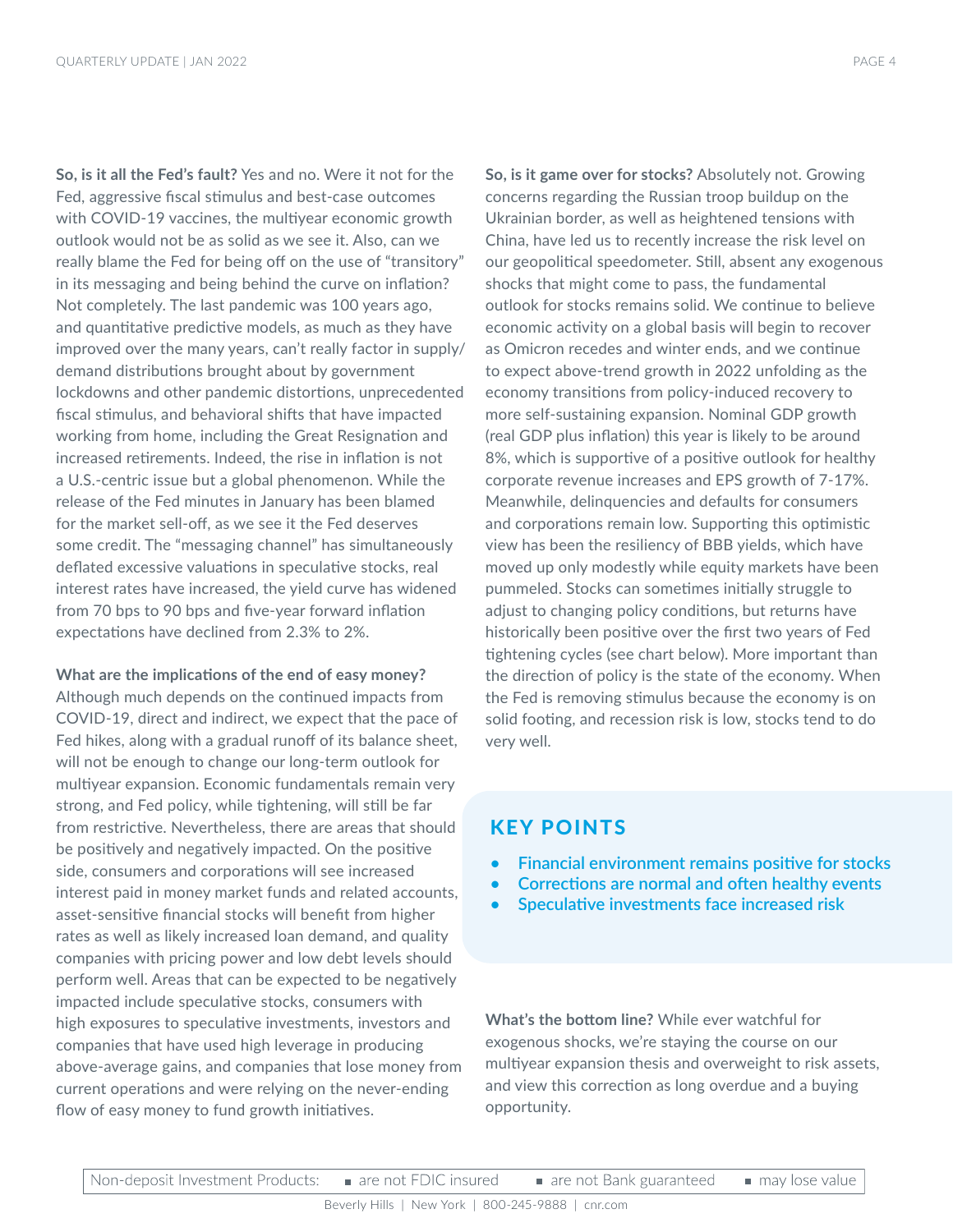

### Forward S&P 500 Returns After Fed Tightening Cycle

Source: Bloomberg.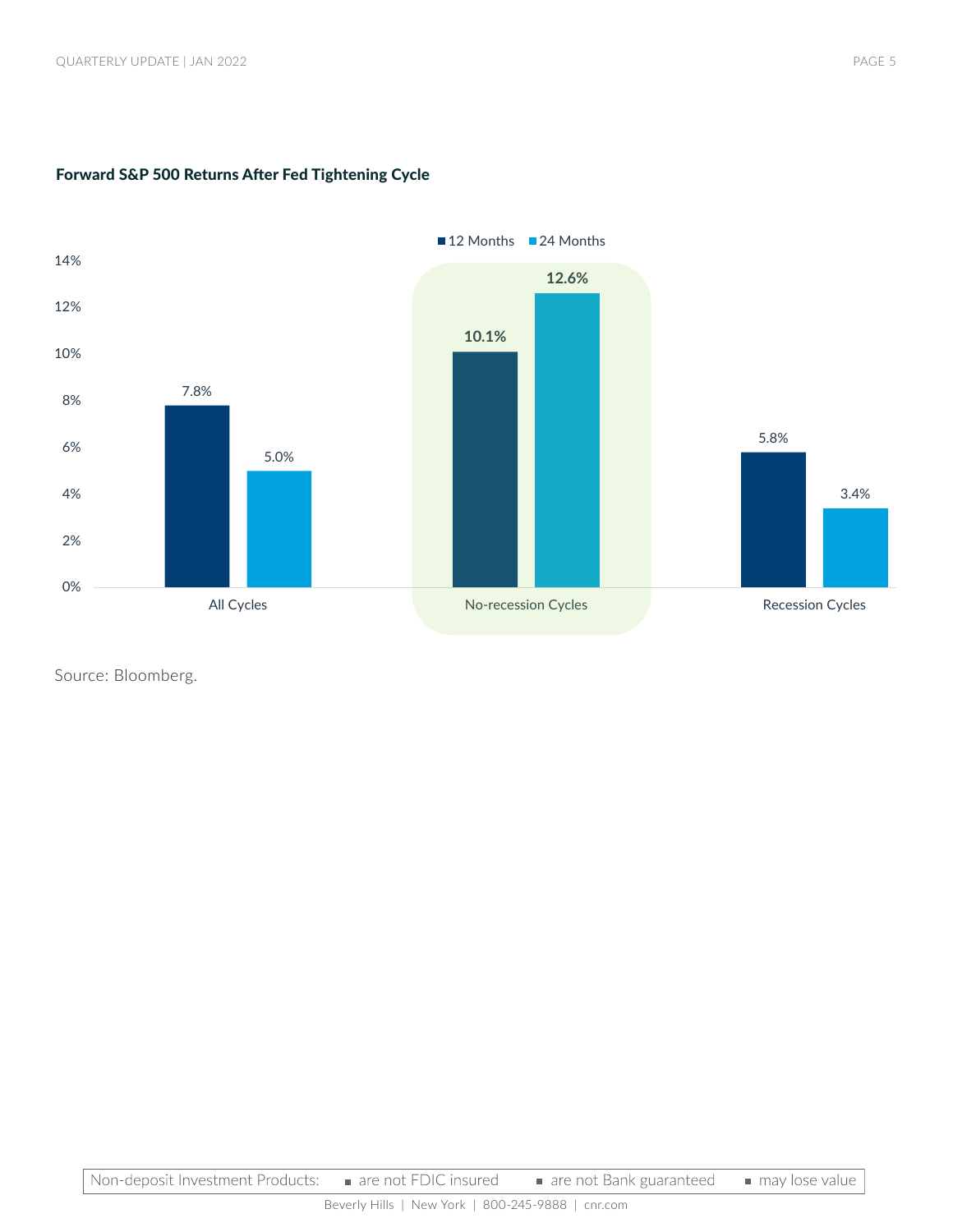## Equity Income: Bright Prospects Remain, Volatility May Increase

### **David Shapiro**

Senior Portfolio Manager, Senior Equity Analyst

### **Tony Hu, CFA, FRM**

Senior Portfolio Manager, Senior Equity Analyst

As we enter 2022 we reflect on a historic year for dividend stocks, with total returns of 32.2%, well above the broader market and even edging out growth\*. Can this continue? And what is the outlook for dividend stocks?

Our outlook for the year is for the expansion to continue, but with some key differences. Ongoing economic growth, still above trend, but moderating. Inflation, still elevated,

x 5x  $10x$  $15<sub>2</sub>$  $20<sub>2</sub>$ 25x 30x 200<br>2008<br>2007<br>2007 20<br>2008<br>2010 2011 2012 2013 2014 2015 2016 2017 2018 2019 2020 2021

but moderating over time. Supply disruptions, a similar story, ongoing, but improving into the back half. We expect modest interest rate increases from levels that remain near historical lows.

We see our holdings managing through all of these issues, with some benefiting outright from inflationary pressures and rate hikes, and others offsetting them to different degrees by executing against their inflationary playbooks. Many of them offset higher costs by implementing pricing, taking advantage of their scale, their brand or other competitive advantage. In general, **we see business conditions benefiting the sales, earnings and cash flow growth of dividend stocks.** 

For us, the inflationary, rising-rate playbook is similar to that of the management of our holdings. **Our research team focuses on pricing power as a key offset to inflation, and we heighten its prioritization. Similarly, to offset** 

### Valuation Comparison: S&P 500 vs. DJDVP Dividend Stocks Dividend Yield Spread vs. 10 Year Treasury/US Corporate Investment Grade/S&P 500 Dividend



Source: Bloomberg.

\* Indices are unmanaged and one cannot invest directly in an index. Index returns do not include fees for trading costs (i.e., commissions) or any fees charged by your financial advisor, custodian, City National Rochdale or other third-party managers, and if they were included would reduce the returns.

Source: Bloomberg. DJDVP: Dow Jones U.S. Select Dividend Index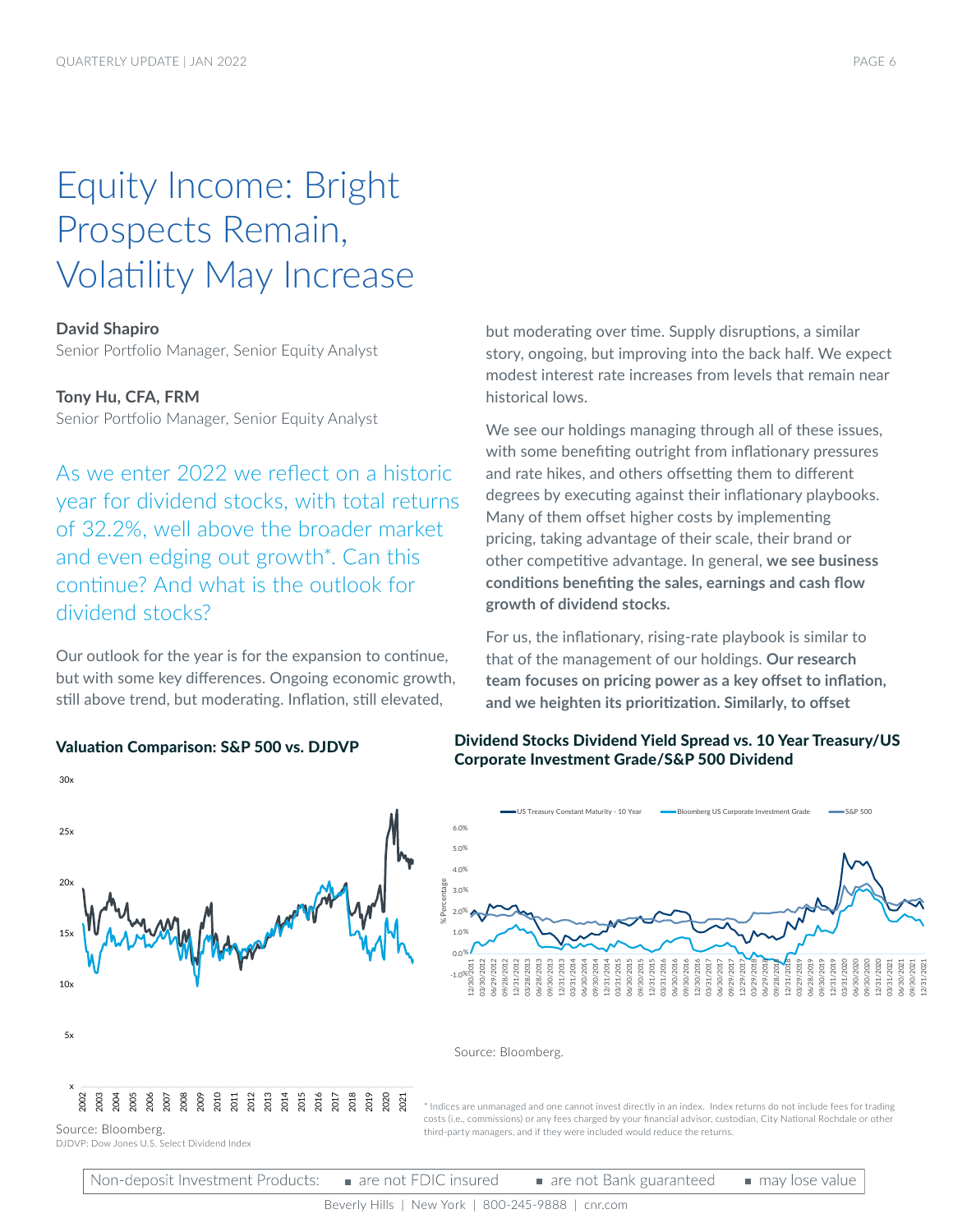**the impact of rising interest rates, we emphasize dividend growth over yield level.** And we continue to overweight real estate, a more direct beneficiary of inflation than other income sectors.

We do anticipate the potential for higher volatility in coming quarters as we get later in the cycle. But we also see several relative valuation metrics supportive of a continued tailwind to income stocks. **Valuation spreads for our value-like dividend stocks vs. growth remain historically wide and ripe for mean reversion. Similarly, yield spreads remain elevated. And dividend stocks provide attractive income in a world where it is harder to find.** 

### KEY POINTS

- **• Generating income from companies with resilient, growing free cash flow**
- **• Positioning for economic growth, inflation and interest rates, all elevated but moderating**
- **• Looking at valuation gaps and yield spreads as ongoing tailwinds relative to the broader market**

### Shifting Dynamics in Taxable Fixed Income

**Charles Luke, CFA**

Co-Director, Fixed Income

Treasury rates were volatile over the fourth quarter, but, on balance, long rates were stable. High-quality taxable bonds moved higher by just 0.01% 1. Fixed income credit valuations spent most of 2021 at historical highs, but **risk repriced and became more attractive by the end of the quarter,** reflecting the impact of the Omicron variant and a shift in policy normalization pace from the Fed. Rate liftoff was expected in late 2022, but the Fed has now shifted to 4 hikes as a base case.

On the U.S. Treasury front, 2-year, 3-year and 5-year notes moved up 0.49%, 0.43% and 0.30%, respectively, while the 10-year note remained unchanged and the 30 year note dropped 0.15%<sup>2</sup>. This phenomenon is called curve flattening and tends to occur as the Fed increases short-term interest rates. **Despite the stability in long rates, we expect the 10-year note to be within 2-2.5% by year-end.** Higher short-term rates are positive for investors in conservative strategies, and our projected rate increases will not erode returns in high-quality fixed income strategies. We forecast returns in high-quality fixed income of 1.0% and recommend an overweight to high yield.

### KEY POINTS

- **• The Fed changed course and is projected to increase rates 4 times in 2022**
- **• Short-term rates are moving up more quickly than longterm rates**
- **• Floating rate sectors of high yield are poised to outperform**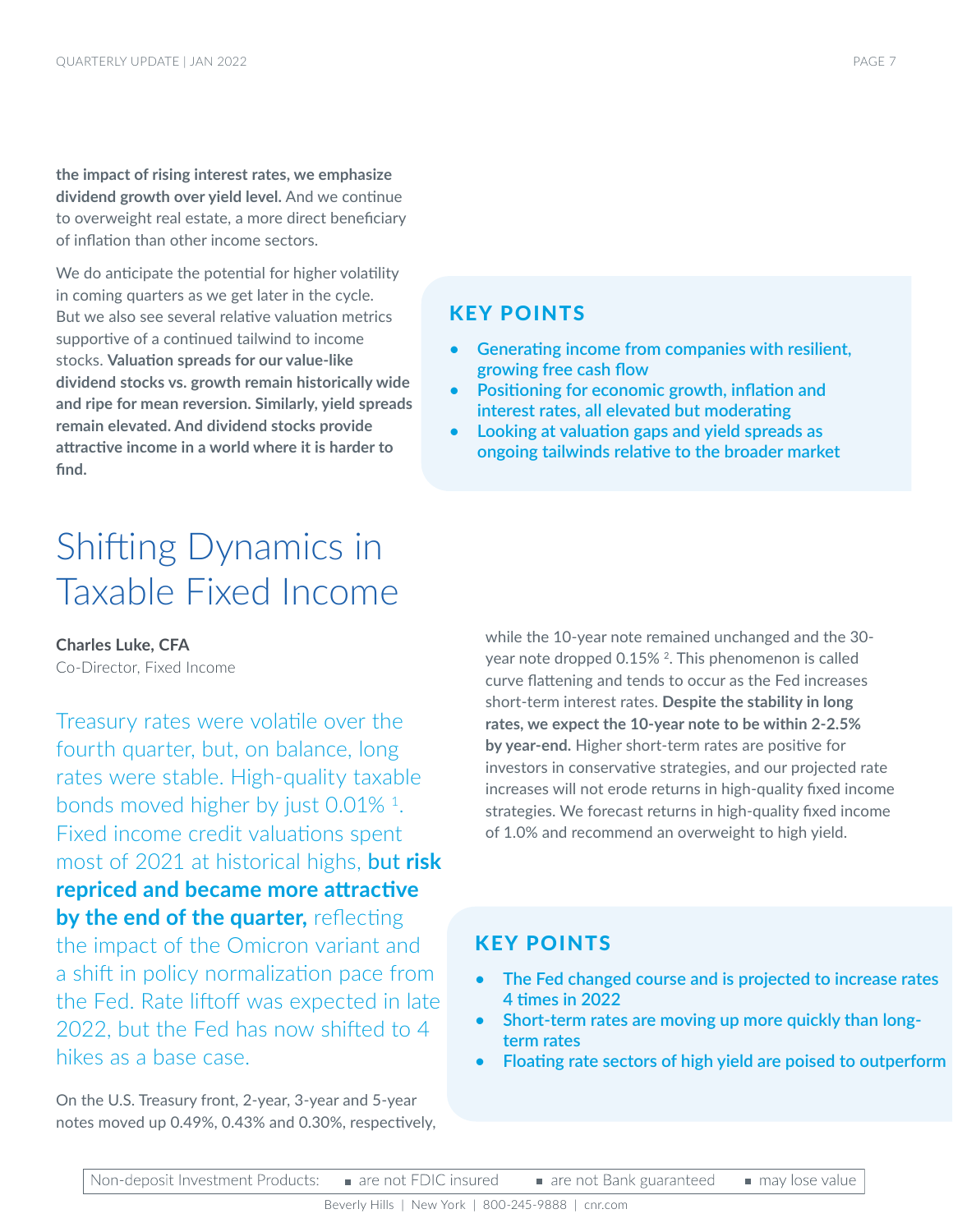With high inflation and imminent Fed hikes, the landscape is changing within opportunistic income. We expect returns to fall slightly from 2021 levels, but are still projecting a 3-5% return range. **As short rates rise, floating rate asset classes like leveraged loans and structured credit are the likely outperformers.** Emerging Market High Yield will experience a bumpy ride in 2022. Now that policy accommodation is waning, **the dollar could move higher, putting pressure on Emerging Market balance sheets.** From its lows in May, the dollar has

4Q Change in 2-,3-,5-,10- and 30-year Treasury Rates

0.46 0.45

 0.40 0.50 moved up 6.82%<sup>3</sup> and, while stable in 2022, U.S.-based short term rates are significantly higher than global rates, which will cause cross-border flows into U.S. assets.

### Volatility in rates and credit will create significant opportunity within taxable fixed income. We recommend utilizing episodes of weakness to reallocate into floating rate sectors of the high yield market.

<sup>1</sup> LBUSTRUU Index: Bloomberg Barclays US Aggregate Bond Index

<sup>2</sup> GT2 Govt, GT3 Govt, GT5 Govt, GT10 Govt, GT30 Govt: US Government Treasury Bonds

<sup>3</sup> DXY Index: The U.S. Dollar Index

T Curve: a curve that shows the interest rate associated with different contract lengths for a particular debt instrument (e.g., a treasury bill). It summarizes the relationship between the term (time to maturity) of the debt and the interest rate

(yield) associated with that term.



10Y 1.51 1.51 1.49 0.02

30Y 1.90 2.05 (0.14)

■4O21 Change

#### Source: Bloomberg.

Non-deposit Investment Products: are not FDIC insured are not Bank guaranteed may lose value

Beverly Hills | New York | 800-245-9888 | cnr.com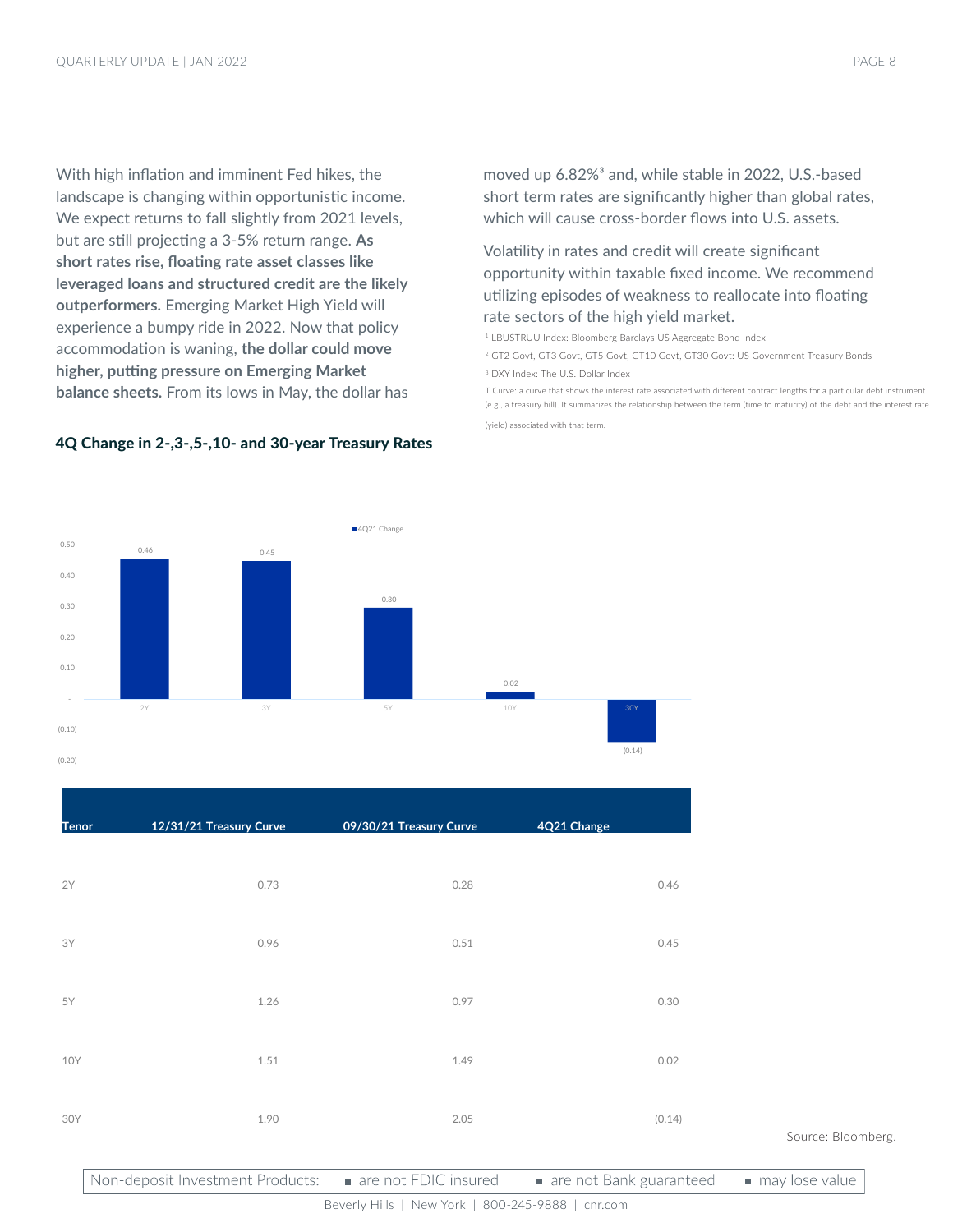### Investment Grade Municipal Bonds Demonstrate Resiliency

### **Michael Taila, CFA**

Co-Director, Fixed Income

Investment grade municipal (IGM) bonds closed the book on 2021 with more optimism as market gains in the final months boosted full-year total returns to about 1.5% (Bloomberg Barclays indices), delivering good relative outperformance versus most other fixed income cohorts.

**Despite fluctuations in the rates market, IGM bonds benefitted from solid investor demand with robust fund flows.** The improving economy contributed to shrinking credit spreads while talk of higher personal and corporate income tax rates bolstered the appeal of tax-exempt income. The technical factors influencing IGM bonds should carry over into 2022. However, some downside risks remain, with Fed lift-off anticipated in 2H2022 (or sooner). A more rapid and sustained rise in rates than expected could weigh on the municipal market. That said, **municipal bonds tend to perform well during a rising rate environment.** Although IGM bond performance may be more muted in 2022, investors should earn modestly positive total returns.

**The municipal market will continue to focus on valuations.**  Relative value indicators such as the municipal/Treasury yield ratio ended 2021 near their historic lows, while credit spreads tightened significantly. Should IGM bonds track a more aggressive adjustment in Treasuries and demand weaken from slowing and/or periodic outflows, valuations should "cheapen" with ratios moving higher. Any dislocation in the municipal bond market has potential performance implications, but we see these events as opportunities for

investors to capitalize on more attractive entry points.

Municipal credit conditions improved during 2021, with many state and local governments (SLGs) reporting strong revenue outperformance versus forecasts. Based on projections, many SLG balance sheets are healthy and poised to grow in FY 2022. Spending on infrastructure will increase over the next few years as money appropriated from the Infrastructure Investment and Jobs Act flows through various municipal sectors. Investments in physical projects should stimulate growth and be a net positive for municipal credit quality. We continue to monitor governance and policy decisions to ensure SLGs maintain budgetary balance, especially as we face headwinds from COVID-19 variants and likely changes in the political landscape in 2022.

### KEY POINTS

- **• Expect modestly positive total returns**
- **• Market volatility should create investor opportunities**
- **• Issuer credit quality is improving**

may lose value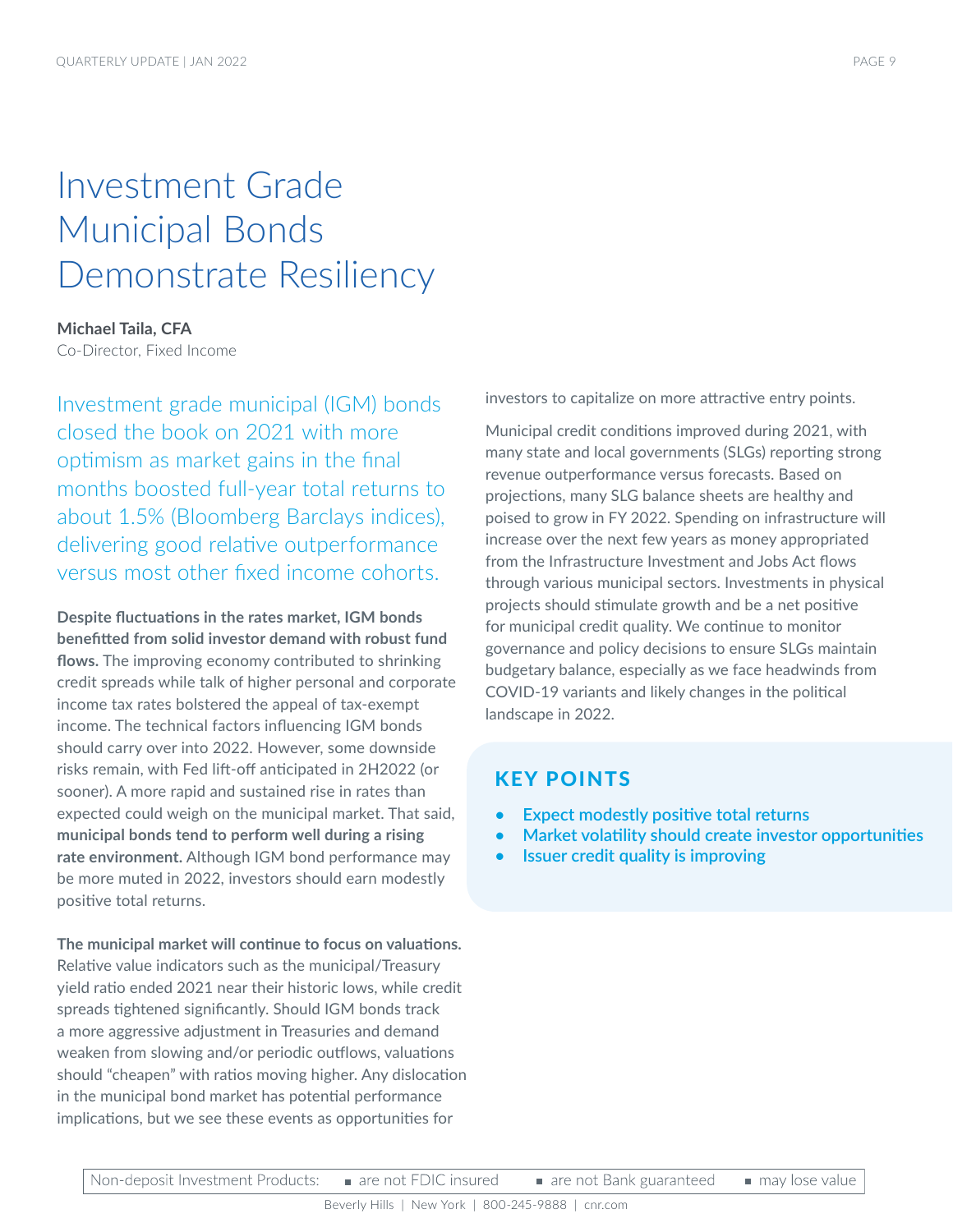### Investment Grade Municipals Deliver Positive Returns Despite Treasury Losses



#### Positive Fund Flows Throughout Most of 2021 Despite Treasury Losses Net Inflows





Source: Bloomberg Barclays.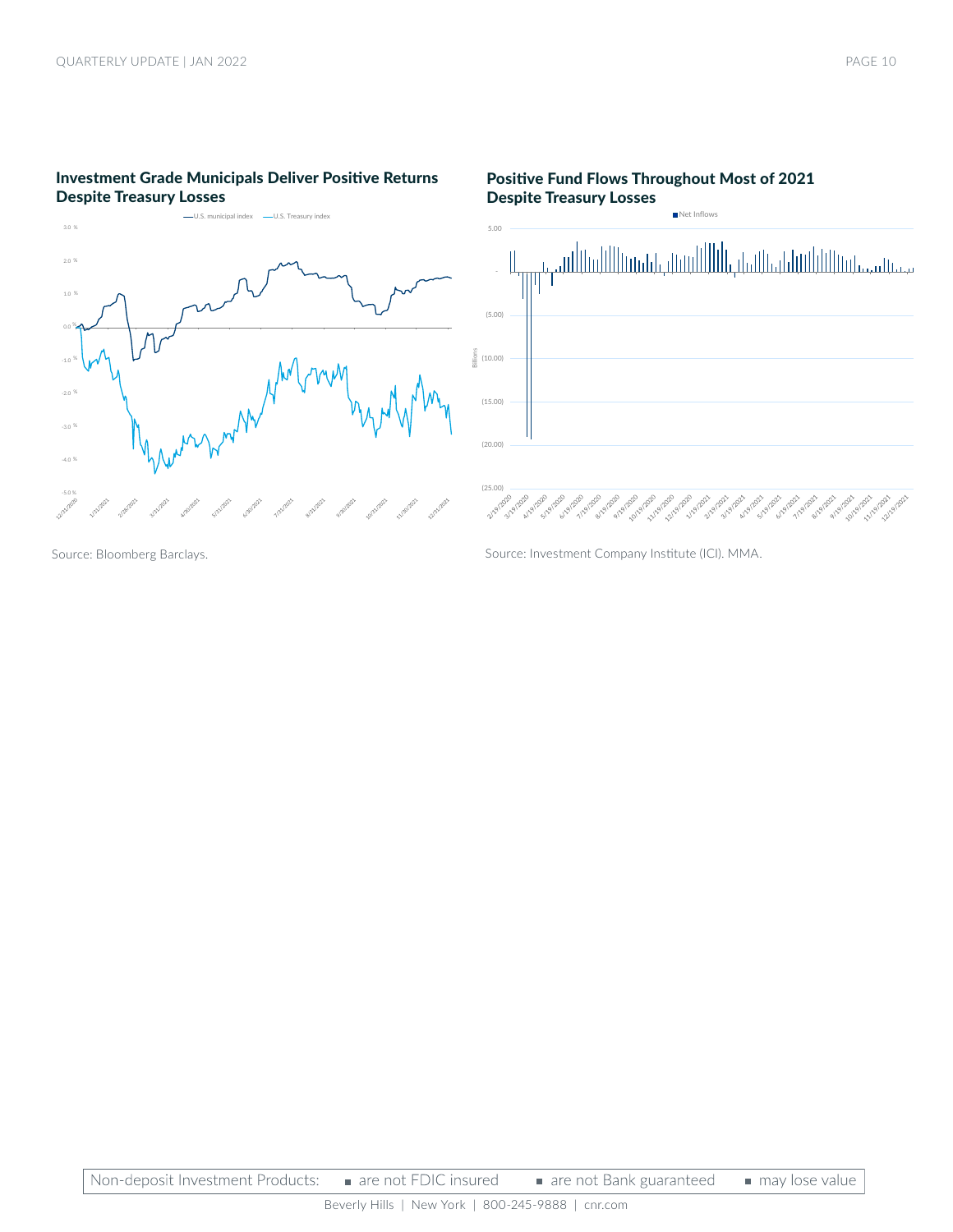### Fed Pivot Points to Higher Rates

### **Paul Single**

Managing Director, Senior Economist, Senior Portfolio Manager

At the Fed's December meeting, they made a very hawkish pivot in their approach to monetary policy. The Fed is expected to increase interest rates as early as March, with at least three hikes expected this year. Back in September, the Fed was expecting just one interest rate hike of 25 basis points in 2022, and about half of the policymakers were not expecting to make any changes to the federal funds rate level.

**The shift [in monetary policy] is a result of a focus on higher levels of inflation,** which in the past few months has climbed to a level not seen since 1982. The Fed has two mandates: maximum employment and stable prices. The Fed has clearly met its goal of inflation slightly above 2.0%. As for employment, there are still 3.6 million fewer workers on payrolls compared to the month before the pandemic started. That said, there are also far fewer people looking for a job. Older workers (above 55) have retired early and left the workforce, and many younger mothers are not working due to a lack of affordable child care. **So the Fed is now beginning to believe the economy may be close to maximum employment.** 

Another tool the Fed may utilize to slow the pace of inflation is reducing the size of its balance sheet. Since the early stages of the pandemic, the Fed has bought bonds to help push down intermediate- and longer-term interest rates. That program will end in March. If the Fed believes they need to slow the economy, they may begin selling some of those bonds, putting upward pressure on intermediate- and longerterm interest rates.

**Moving from a dovish view on monetary policy to a hawkish one is always tricky**, and the Fed does not want to make any mistakes in slowing the rate of economic growth. This year is even more challenging due to another COVID-19 variant surge that will cause business and consumer reactions. **COVID-19 makes it difficult for the Fed to forecast the economy's future accurately.**

### Consumer Price Index

% change, y-o-y, seasonally adjusted

Recession CPI: Dec @ 7.0 Current level



### Fed Balance Sheet





### KEY POINTS

- **• The Fed has pivoted to a more hawkish approach to monetary policy**
- **• Interest rate increases may begin as early as March**
- **• The Fed is expected to hike the federal funds rate three times this year**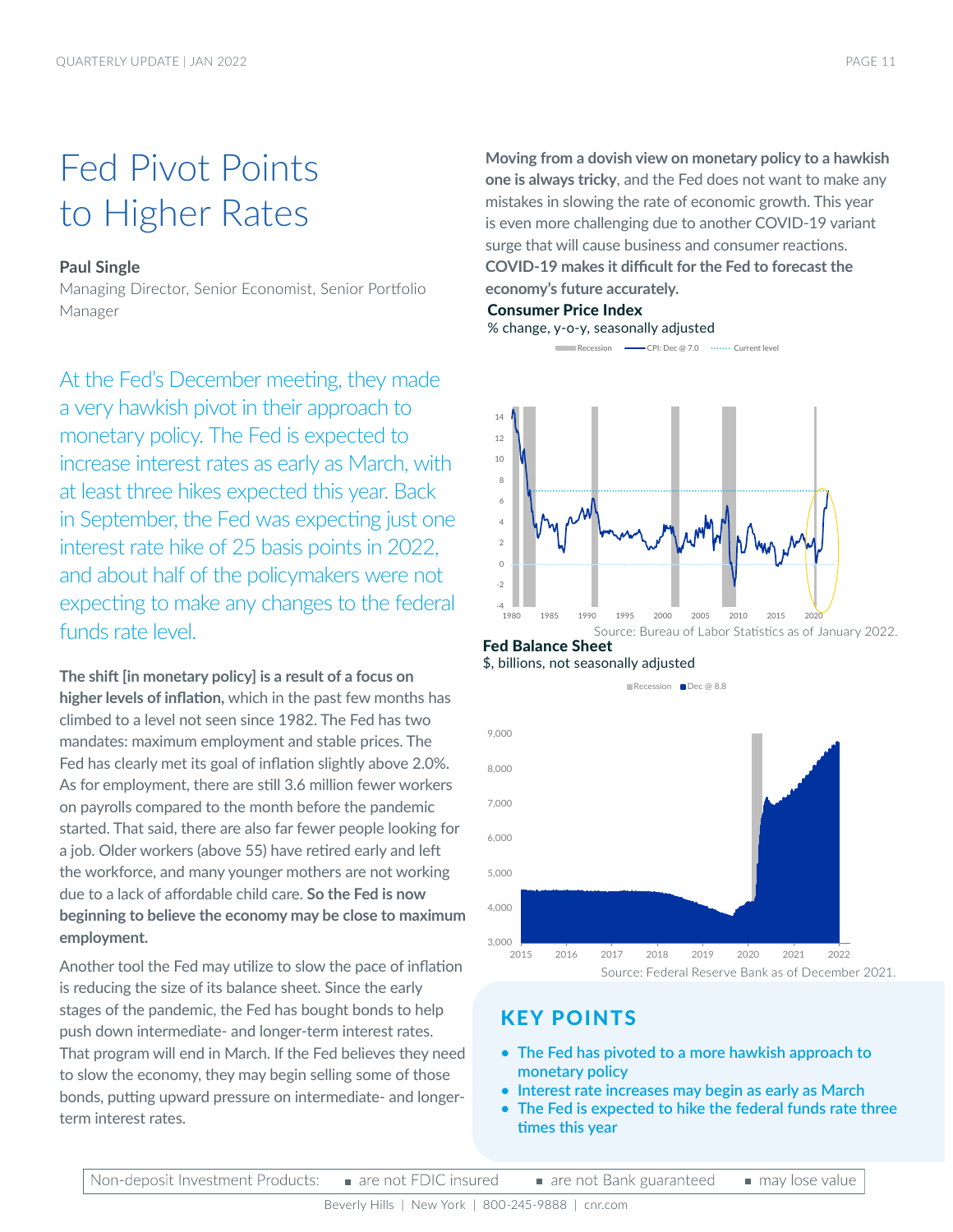### High Yield Municipals Best in Class

### **William D. Black, CFA**

Managing Director, Senior Portfolio Manager

High yield municipal (HYM) bonds got back on track during 4Q2021 to close out an otherwise volatile year for fixed income assets. According to Bloomberg and Barclays indices, HYM added more than 100 bps of total return during the quarter, propelling full-year gains above 7.75% and delivering relative solid outperformance.\*

**The technical underpinnings that persisted for most of the year, such as positive fund flows, along with a fundamental improvement in credit quality from a recovering economy, contributed to higher prices of HYM bonds that position the asset class well to begin 2022. Total returns should moderate in line with "clipping your coupon."** That said, HYM bonds are poised to outperform investment grade municipals and Treasuries, providing above-market income and an inflation cushion for investors.

Our forecast for more limited return upside potential reflects narrow credit spreads that compressed significantly throughout 2021 as investors felt more comfortable assuming additional issuer risk in an otherwise low-yield environment. **However, given our favorable outlook for the economy and GDP growth in 2022, HYM bonds could remain at current valuations for some time, particularly in the short run, as demand and supply imbalances point to continued price support.** A risk to the downside could develop toward the back half of 2022 (or sooner) as policy accommodation diminishes. Should municipal market demand weaken (i.e., slower fund flows or intermittent outflows) and rates react more aggressively to a shift in monetary policy, HYM bond performance

### KEY POINTS

- **• Coupon income to drive positive, albeit moderate, returns in 2022**
- **• Credit trends should continue to benefit from an improving economy**
- **• Market dislocation should create attractive entry points for investors**





\* Indices are unmanaged and one cannot invest directly in an index. Index returns do not include fees for trading costs (i.e., commissions) or any fees charged by your financial advisor, custodian, City National Rochdale or other third-party managers, and if they were included would reduce the returns.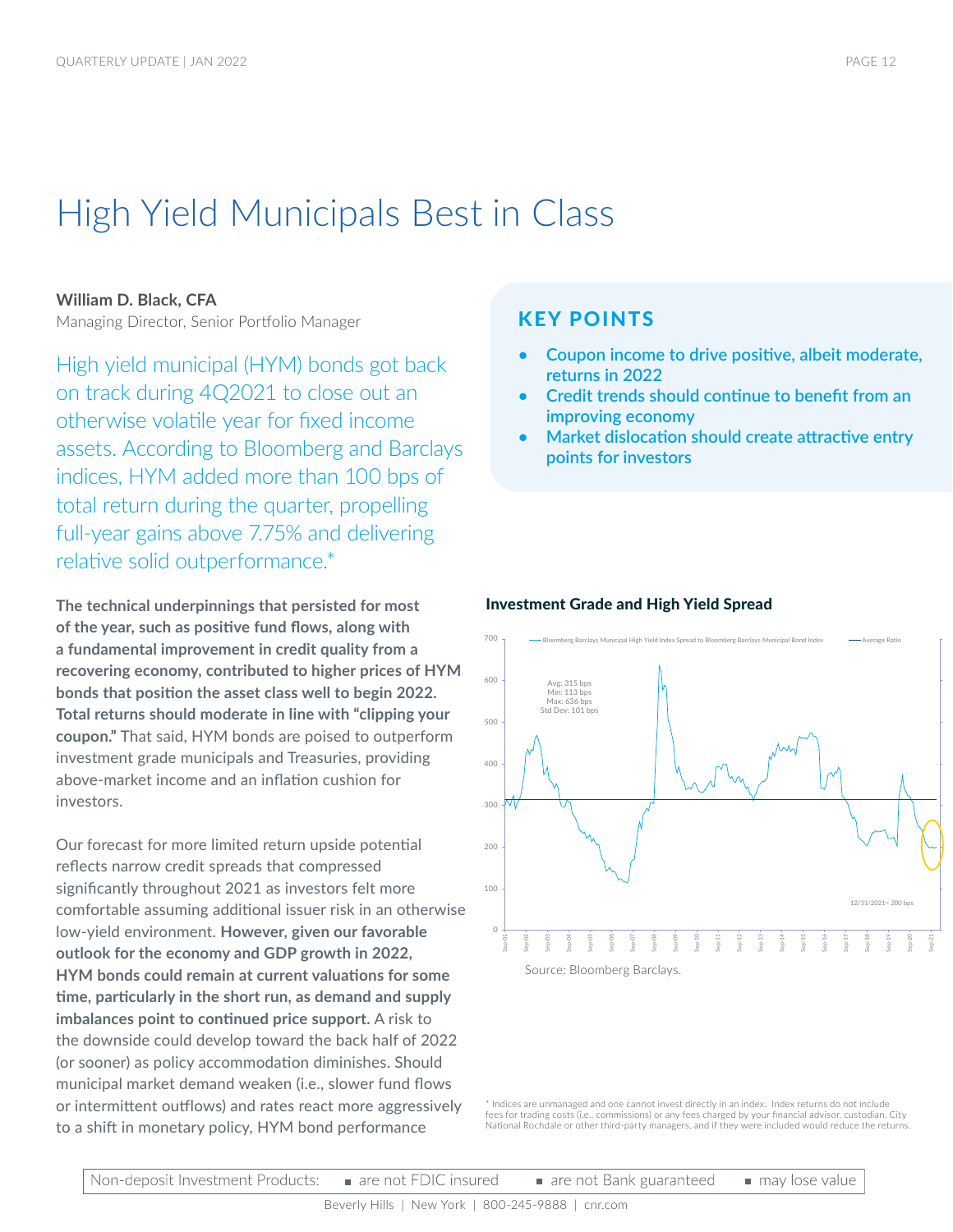could undershoot estimates. Still, we view these events as opportunities for investors to take advantage of more attractive valuations and to book incremental yield.

Issuer credit quality should benefit from an improving economy in 2022. HYM could experience an uptick in troubled borrowers should market access wane, but this would be unlikely to create a systemic challenge to the generally constructive credit backdrop. **While the year-end 2021 market par value in default was less than 0.4% (ex-Puerto Rico), City National Rochdale continues to exercise diligent security selection and sector bias within the HYM space to avoid unnecessary risk exposure for client portfolios.**

### Returns Chart

| Index                                             | <b>Since Inception Return Since Inception</b><br>on 12/31/2020 | <b>Return on</b><br>12/31/2021 | Number of<br>Months in<br>Period | <b>Return for</b><br>Period | <b>Annualized</b><br>Return | <b>Excess Return</b><br>for Period | <b>Annualized</b><br><b>Excess Return</b> | Currency   | <b>Return Type</b> |
|---------------------------------------------------|----------------------------------------------------------------|--------------------------------|----------------------------------|-----------------------------|-----------------------------|------------------------------------|-------------------------------------------|------------|--------------------|
| <b>Municipal Bond</b>                             | 1.237.84                                                       | 1,258.14                       | 12                               | 1.52%                       | 1.52%                       | n/a                                | n/a                                       | <b>USD</b> | Unhedged           |
| Municipal Bond: High Yield (non-Investment Grade) | 321.3                                                          | 354.02                         | 12                               | 7.77%                       | 7.77%                       | n/a                                | n/a                                       | <b>USD</b> | Unhedged           |
| U.S. Corporate Investment Grade                   | 3.460.67                                                       | 3,423.56                       | 12                               | $-1.04%$                    | $-1.04%$                    | 1.61%                              | 1.61%                                     | <b>USD</b> | Unhedged           |
| U.S. Corporate High Yield                         | 2,238.05                                                       | 2,361.43                       | 12                               | 5.28%                       | 5.28%                       | 6.63%                              | 6.63%                                     | <b>USD</b> | Unhedged           |
| U.S. Treasury                                     | 2.459.39                                                       | 2,399.95                       | 12                               | $-2.32%$                    | $-2.32%$                    | 0.00%                              | 0.00%                                     | <b>USD</b> | Unhedged           |

| Index                           | 2021 Total Return |
|---------------------------------|-------------------|
| <b>Municipal Bond</b>           | 1.52%             |
| Municipal Bond: High Yield      | 7.77%             |
| U.S. Corporate Investment Grade | $-1.04%$          |
| U.S. Corporate High Yield       | 5.28%             |
| U.S. Treasury                   | $-2.32%$          |

Source: Bloomberg Barclays. Investments for returns- Bloomberg

#### Barclays return data

 Indices are unmanaged and one cannot invest directly in an index. Index returns do not include fees for trading costs (i.e., commissions) or any fees charged by your financial advisor, custodian, City National Rochdale or other third-party managers, and if they were included would reduce the returns.